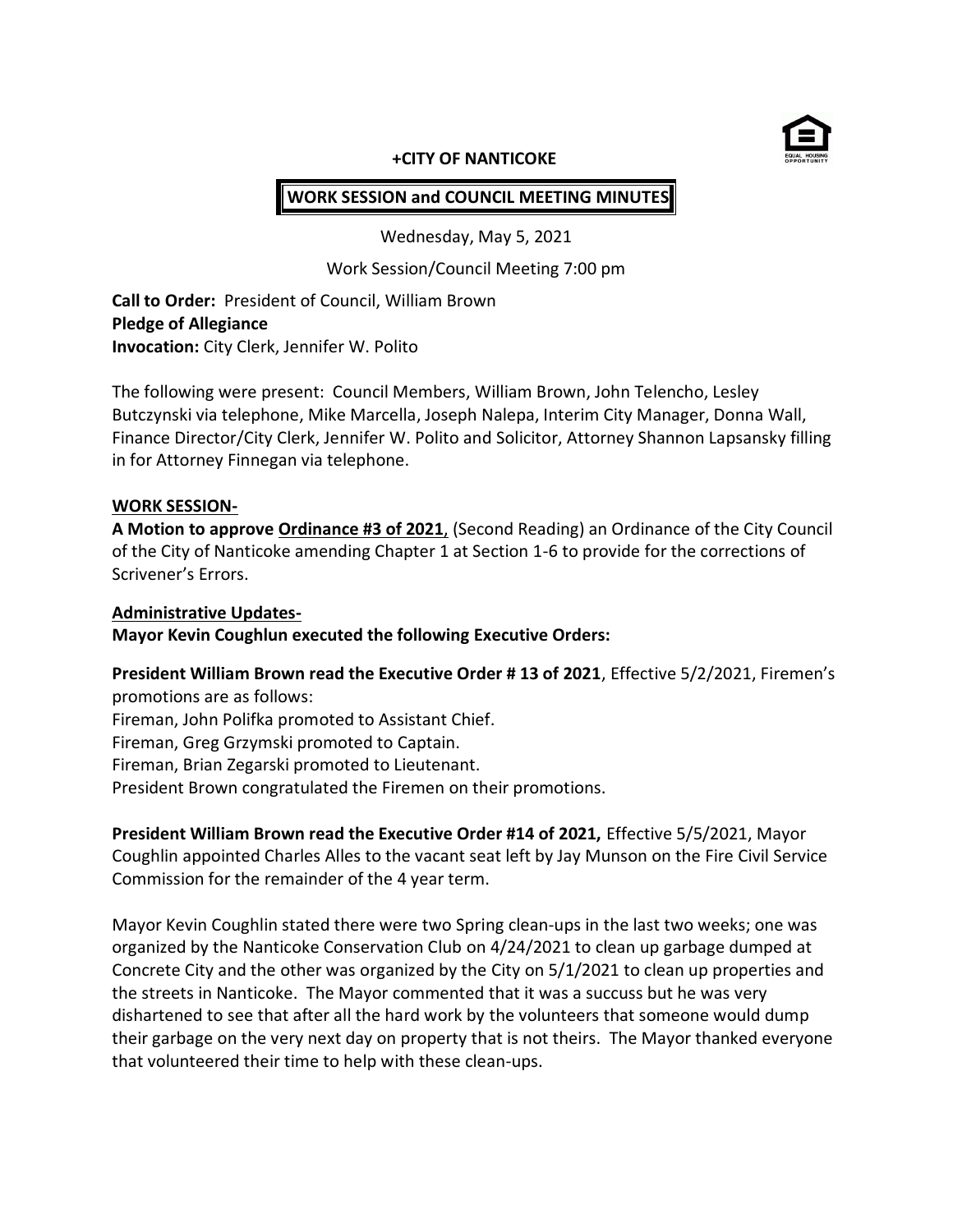**Donna Wall** updated Council and residents on the following:

- Donna stated that the City's Annual  $4^{th}$  of July Celebration is scheduled for Saturday, June 26, 2021 with a rain date of Sunday, June 27,2021.
- Donna informed Council and Residents that WVSA will be street sweeping Main Street, from Division Street to Alden Road, on Friday, May 7, 2021 from 7 am to 3 pm. There will be no parking signs installed and placed on car windows. Anyone paking on Main Street that day will be ticketed and/or towed away.
- The Water Company will be milling W. Main Street to get ready to pave and this will complete their project.

Mr. Ron Knapp commented by congratulating all involved in the clean-ups. He said he is not a hypocrite and he would have helped out with the clean-ups but he had prior obligations on both days. Mr. Knapp commented on the work done on the sidewalks at 102-105 W. Main Street and suggested to have the contractor backfill with topsoil for safety reasons. President Brown asked Mr. Knapp to save his comments for later in the meeting that right now Donna is giving her updates.

**A Motion** was made by Councilmember Nalepa seconded by Councilmember Marcella to adjourn the work session. Motion carried unanimously.

# **REGULAR MEETING** Comments from the Public agenda items only. **None**

**Old Business**

**None**

# **New Business**

**A Motion** to approve the April 21, 2021 minutes was made by Councilmember Nalepa seconded by Councilmember Marcella.

Motion carried unanimously.

**A Motion** to approve the payment of the bills in the amount of \$422,047.07 (Payroll(s) \$100,576.18 and Payables \$321,470.89) was made by Councilmember Telencho seconded by Councilmember Nalepa.

Motion carried unanimously.

**A Motion to approve Ordinance #3 of 2021**, (Second Reading) an Ordinance of the City Council of the City of Nanticoke amending Chapter 1 at Section 1-6 to provide for the corrections of Scrivener's Errors was made by Councilmember Nalepa seconded by Councilmember Marcella. Motion carried unanimously.

### **COMMENTS FROM THE PUBLIC –**

**Mr. Ron Knapp** asked if City workers are distributing the no parking signs because they are valuable resources. Mr. Knapp asked why WVSA can't put the signs out and advertise in the paper and DPW Foreman, Rick Josefowicz their schedule is constantly changing so that would not work. Mr. Knapp finished his comment about the Water Company correctly fixing the sidewalk because he is concerned about public safety. President Brown told Mr. Knapp that the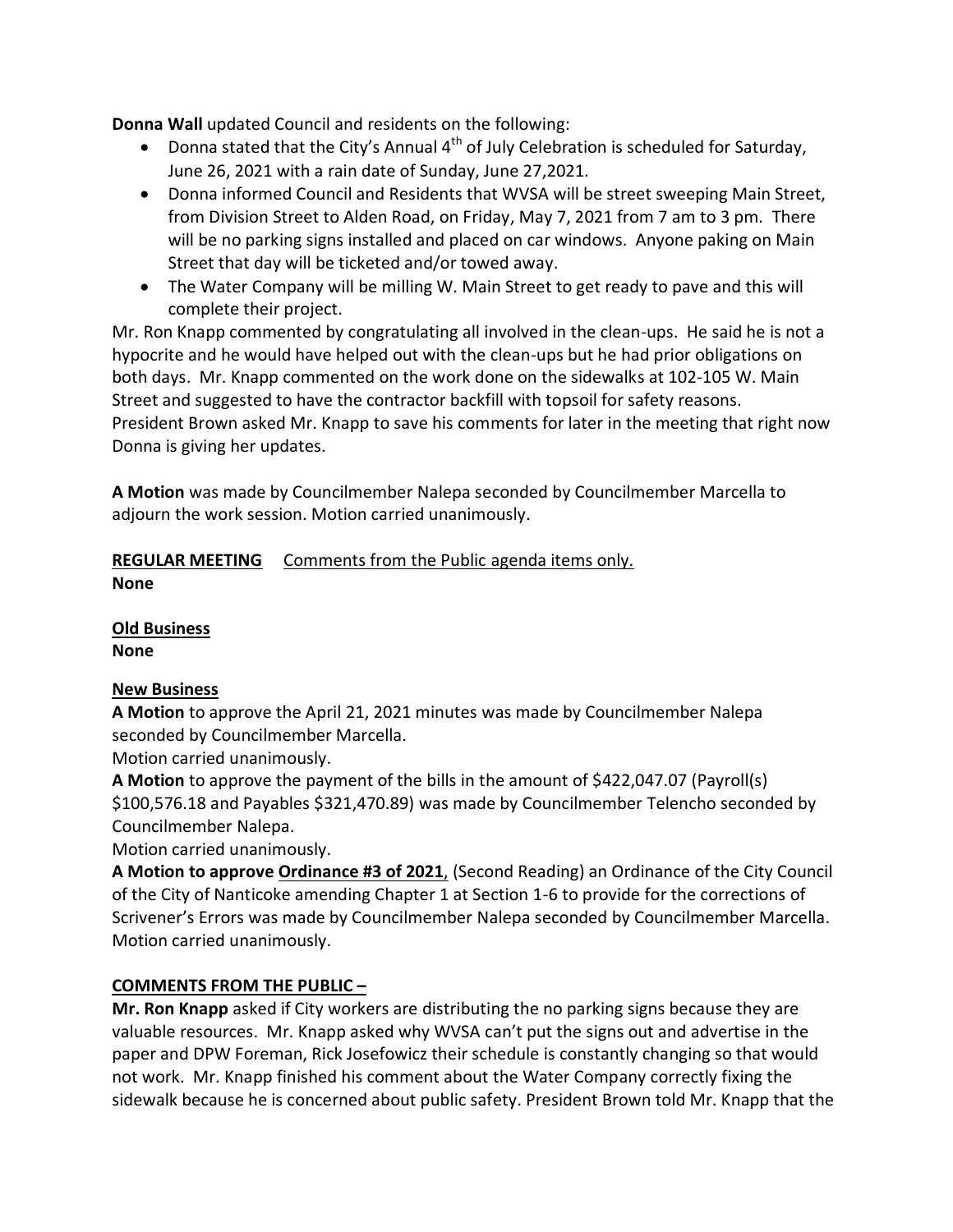City is addressing the issue and the City has looked into the sidewalk issue and the residents are responsible for the sidewalks in front of their homes. President Brown stated if we start removing these trees the roots will disturb the water and sewer lines and the City would be responsible for fixing the damaged lines. Mr. Knapp asked if the City is just waiting for something serious to happen before they decide to fix the sidewalks and President Brown stated the City is working on it and we just need time to come up with a plan. Mr. Knapp addressed the Mayor and asked him has the City applied for any Grants for cameras to be put where people are dumping and the Mayor responded we are trying. President Brown thanked Mr. Knapp for his comments.

**Ms. Mary Lee Conway** of 65 W. Noble Street brought to Council's attention that since 2018 she has been complaining about a mattress in the Alley between W. Noble and Maple Streets and no one has removed it. Ms. Conway stated she reported it to the City's Police and they said it is a Code issue so she called the Code Officer and they told her to speak to the Refuse Clerk and she did and was told it will be removed and the mattress is still there up against a garage. President Brown responded by saying the mattress will be removed tomorrow.

**Mr. Hank Marks** thanked the Mayor because at the last meeting when Mr. Marks brought up again, the issue of abandoned materials left by his carport by a resident, stating the materials were still there. The Mayor said frustratedly he had called the resident three times already about this issue and he would call again. That very next day the materials were removed Mr. Marks stated.

**Ms. Donna O'Neil** brought to Council's attention about the neighbor who keeps parking to close or in her handicap space that she pays for. She stated she had to call the police last night because the neighbor refused to move their vehicle. She stated everyday she leaves to visit her mother and everyday she has an issue with this neighbor. Chief Roke responded by saying he spoke to his officers who were on call that night and told them how to respond if this keeps up. Chief Roke told Ms. O'Neil to call 911 every time they are infringing on her space and a Police Officer will ticket the car and we could only hope they get tired of paying for the citations and stop parking in or near your spot. President Brown asked if she tried talking to the neighbor and she responded "that will not work" and Chief Roke advised her not to speak to them at all if possible. Chief Roke stated his department has delt with these people before on the same issue in the past and that parking in that area of town is very difficult.

**Fire Chief, Mark Boncal,** informed Council and Residents that over the next few days the Water Company will be flushing the fire hydrants in town. So, if you see water coming out of them onto the streets, that is why. Chief Boncal also stated 1 of the 3 new hydrants have been installed in town for the safety of the residents.

### **Correspondence-**

President Brown asked City Clerk, Jennifer Polito to read a Letter from Sandra Maga and Family (See attached letter). The Maga Family wanted to commend and thank DPW Foreman, Rick Josefowicz, for helping their mother resolve her issues with her sewer line.

### **Announcements-**

None